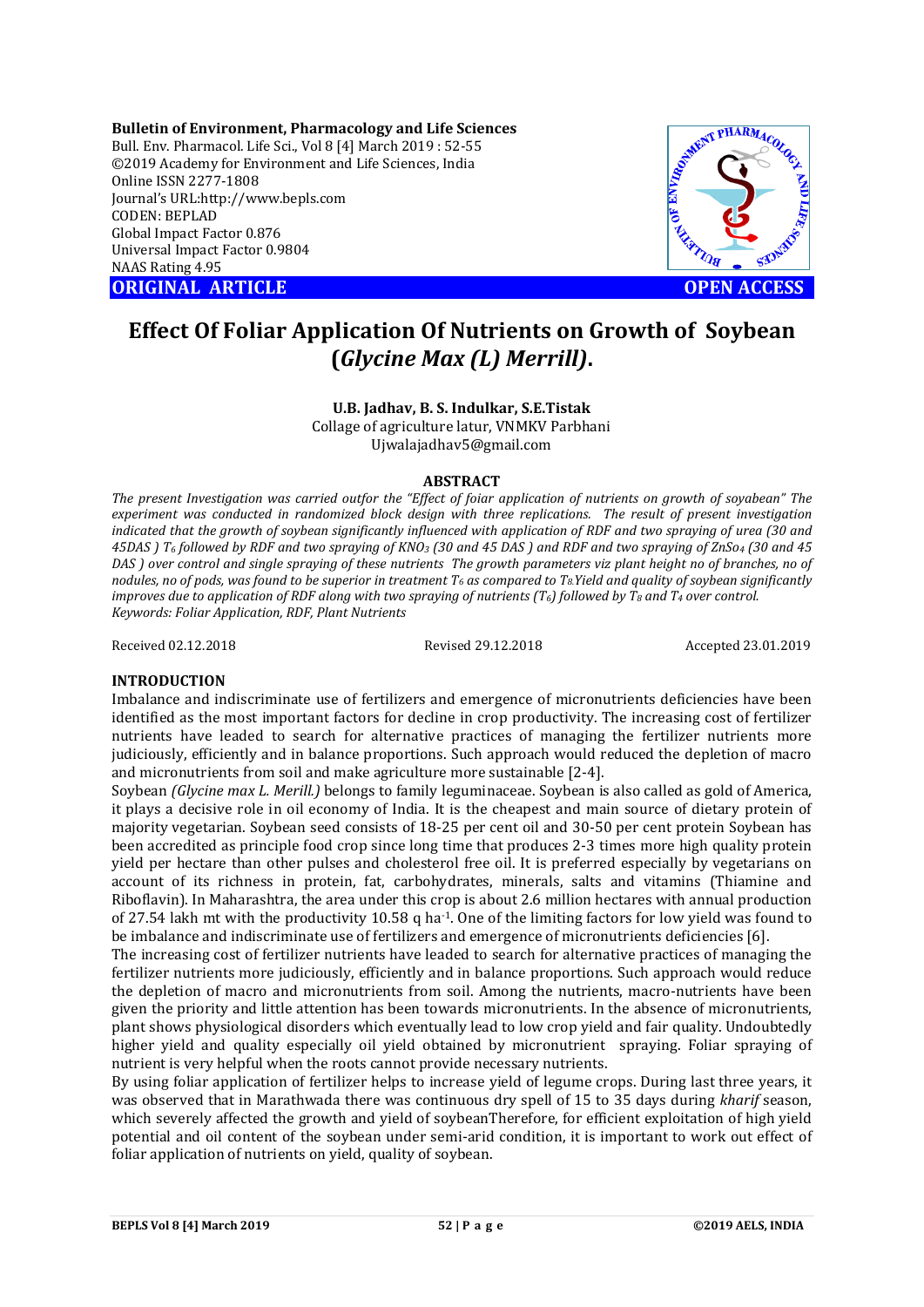#### **Jadhav** *et al*

### **MATERIAL AND METHODS**

The field experiment was conducted on the farm of Department of Soil Science and Agricultural Chemistry, College of Agriculture, Latur, VNMKV Parbhani during *Kharif*2016-2017 on soybean crop. The experimental soil was clayey in texture, calcareous in nature and slightly alkaline in reaction; low in N high in K and medium in P and Zn. The experimental soil was deep black in color with good drainage. As per soil taxonomy this soil attributed as vertichaplustars.

### **RESULTS AND DISCUSSION**

**E**ffect of foliar nutrition on growth parameters of soybean.

The effect of foliar application of nutrients on plant height of soybean at various growth stages were tabulated in table. The data showed that spraying of nutrients two times at 30 and 45 DAS has significant increase in plant height as compared to single spraying at 30 DAS. Plant height was maximum inT<sub>6</sub> (40.76cm, 45.93cm, 46.34cm) followed by  $T_8$  (36.84cm, 43.27cm, 44.27cm) at all growth stages. The significant increase in plant height was observed due to spraying of zinc sulphate two times  $T_4$ (34.23cm,40.61cm, 43.21cm) over control (27.91cm, 33.11cm, 34.25cm) plant height of soybean was increased  $(T_1)$  gradually with advancement of growth of plants up to 75 DAS and there after slight increase in height at harvest

|  |  | Table 1: Effect of foliar application of nutrients on plant height (cm) of Soybean at different stages. |
|--|--|---------------------------------------------------------------------------------------------------------|
|  |  |                                                                                                         |

| <b>Treatment</b> | Days after sowing |       |       |  |
|------------------|-------------------|-------|-------|--|
|                  | 45                | 75    | AH    |  |
| T <sub>1</sub>   | 27.91             | 33.11 | 34.25 |  |
| T <sub>2</sub>   | 32.03             | 39.37 | 40.54 |  |
| $T_3$            | 21.29             | 40.17 | 41.07 |  |
| T <sub>4</sub>   | 34.23             | 40.61 | 43.21 |  |
| T <sub>5</sub>   | 35.52             | 41.26 | 44.46 |  |
| T <sub>6</sub>   | 40.76             | 45.93 | 46.34 |  |
| T <sub>7</sub>   | 33.80             | 40.18 | 40.48 |  |
| T <sub>8</sub>   | 36.84             | 43.27 | 44.27 |  |
| $S.E. \pm$       | 1.77              | 2.22  | 1.74  |  |
| $C.D.at 5\%$     | 5.37              | 6.70  | 5.27  |  |

Table 2: Effect of foliar application of nutrients on number of branches plant<sup>1</sup> of soybean at **different growth stages.**

| <b>Treatment</b> | Days after sowing |             |            |  |
|------------------|-------------------|-------------|------------|--|
|                  | <b>Flowering</b>  | Pod filling | At harvest |  |
| T <sub>1</sub>   | 3.20              | 5.47        | 5.72       |  |
| T <sub>2</sub>   | 4.07              | 7.10        | 7.32       |  |
| T <sub>3</sub>   | 4.12              | 8.12        | 8.24       |  |
| T <sub>4</sub>   | 4.73              | 8.73        | 8.86       |  |
| T <sub>5</sub>   | 5.24              | 9.20        | 9.43       |  |
| $T_6$            | 5.85              | 10.09       | 10.15      |  |
| T <sub>7</sub>   | 4.67              | 8.67        | 8.90       |  |
| $\rm T_{8}$      | 5.37              | 9.87        | 9.93       |  |
| $S.E. \pm$       | 0.35              | 0.62        | 0.59       |  |
| C.D. at $5\%$    | 1.06              | 1.33        | 1.26       |  |

| Table 3 : Effect of foliar application of nutrients on number of nodules plant <sup>1</sup> of soybean at |
|-----------------------------------------------------------------------------------------------------------|
| different stages.                                                                                         |

| umor em ocupooi  |                   |       |  |  |
|------------------|-------------------|-------|--|--|
|                  | Days after sowing |       |  |  |
| <b>Treatment</b> | 45                | 75    |  |  |
| T <sub>1</sub>   | 47.31             | 42.79 |  |  |
| T <sub>2</sub>   | 52.57             | 49.66 |  |  |
| $T_3$            | 54.82             | 56.10 |  |  |
| T <sub>4</sub>   | 55.76             | 57.05 |  |  |
| T <sub>5</sub>   | 57.17             | 58.64 |  |  |
| T <sub>6</sub>   | 58.76             | 60.85 |  |  |
| T <sub>7</sub>   | 55.40             | 56.69 |  |  |
| T <sub>8</sub>   | 58.01             | 59.64 |  |  |
| $S.E. \pm$       | 2.14              | 1.97  |  |  |
| $C.D.at 5\%$     | 6.46              | 5.94  |  |  |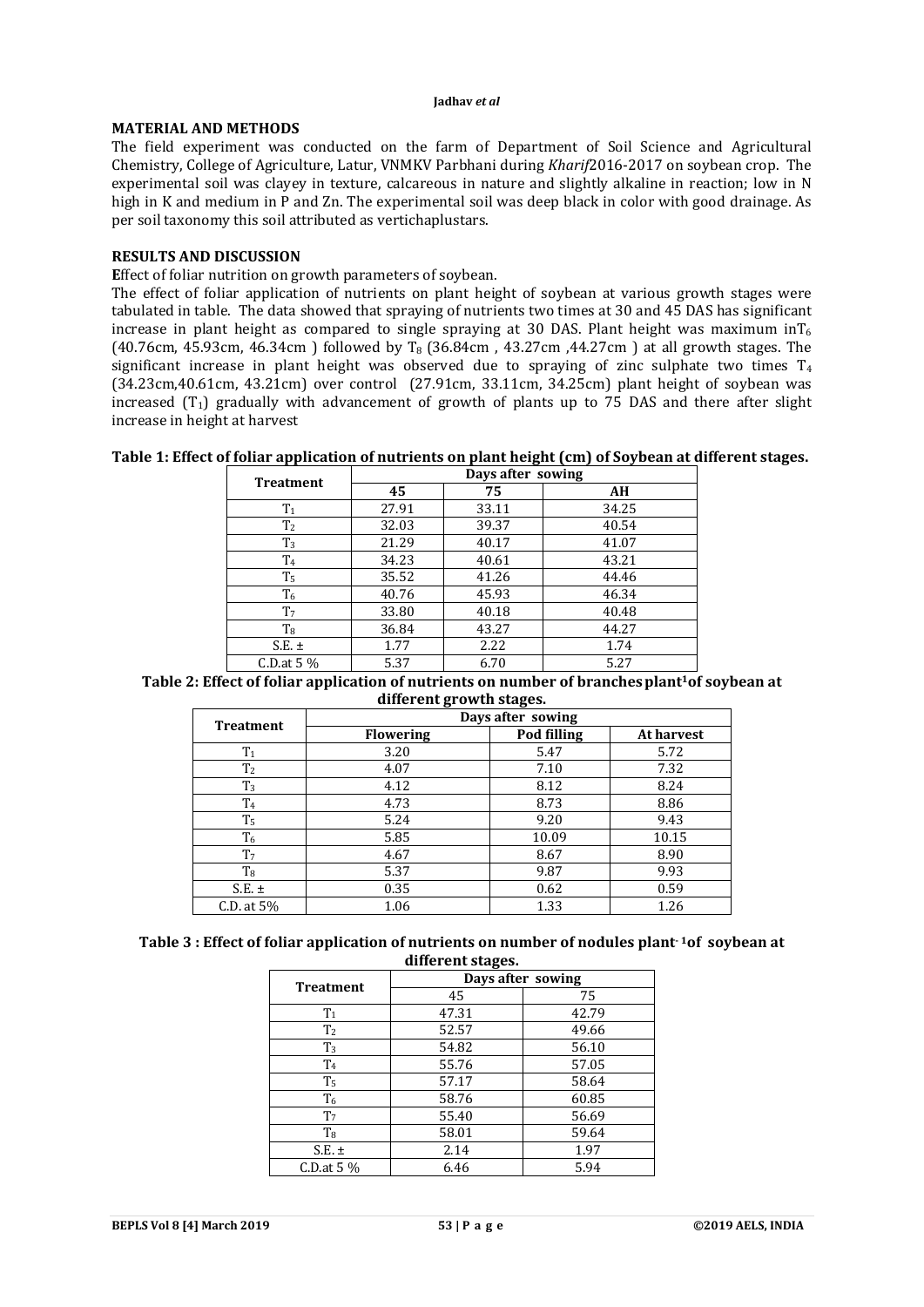#### **Jadhav** *et al*

| зіадсэ.          |                   |       |            |  |
|------------------|-------------------|-------|------------|--|
| <b>Treatment</b> | Days after sowing |       |            |  |
|                  | 75                | 90    | At harvest |  |
| T <sub>1</sub>   | 15.80             | 19.00 | 20.33      |  |
| T <sub>2</sub>   | 20.87             | 22.93 | 23.83      |  |
| T <sub>3</sub>   | 18.67             | 24.50 | 25.23      |  |
| T <sub>4</sub>   | 20.80             | 23.65 | 25.67      |  |
| T <sub>5</sub>   | 24.47             | 26.72 | 27.40      |  |
| T <sub>6</sub>   | 24.94             | 27.42 | 28.11      |  |
| T <sub>7</sub>   | 22.17             | 24.13 | 26.20      |  |
| T <sub>8</sub>   | 24.03             | 27.40 | 27.93      |  |
| $S.E. \pm$       | 1.26              | 1.31  | 1.29       |  |
| C.D.at $5\%$     | 3.81              | 3.97  | 3.89       |  |

#### Table 4: Effect of foliar application of nutrients number of pods plant<sup>1</sup> of Soybean at different **stages.**

## **RESULTS AND DISCUSSION**

The effect of foliar application of nutrients on plant height of soybean at various growth stages were tabulated in table 6 The data showed that spraying of nutrients two times at 30 and 45 DAS has significant increase in plant height as compared to single spraying at 30 DAS. Plant height was maximum inT6 (40.76cm, 45.93cm, 46.34cm ) followed by T8 (36.84cm , 43.27cm ,44.27cm ) at all growth stages. The significant increase in plant height was observed due to spraying of zinc sulphate two times T4 (34.23cm ,40.61cm, 43.21cm) over control (27.91cm, 33.11cm, 34.25cm) plant height of soybean was increased (T1) gradually with advancement of growth of plants up to 75 DAS and there after slight increase in height at harvest

The increase in plant height due to spraying of nutrients increases plant height this could be attributed due to involvement of nutrients in plant cell, cell wall, and translocation of plant nutrients to growing plant and thereby increase in photosynthetic efficiency by delaying the leaf senescence.

The response of urea @ 0.2 % (T<sub>6</sub>) was found to be superior as compared to KNO<sub>3</sub> @ 0.1 % (T<sub>8</sub>) and ZnS<sub>O4</sub> 0.5 per cent  $(T_4)$  in increase in plant height

Ganga *et al.*, [5] revealed combined spray of 2 per cent urea and 0.25 per cent multiplex increased plant height.

The effect of foliar application of nutrients on number of branches of soybean at various growth stages were presented in table 7 The data showed that spraying of nutrients two times at 30 and 45 DAS has significant increase in number of branches as compared to single spraying at 30 DAS.

The number of branches were maximum in  $T_6$  (5.85,10.09,10.15 ) followed by  $T_8$  (5.37,9.87,9.93) at 45 ,75, DAS and at harvest of soybean crop. The significant increase in number of branches was observed due to spraying of zinc sulphate two times  $T_4$  (4.73,8.73,8.86) over control (3.20, 5.47, 5.72) number of branches of soybean was increased  $(T_1)$  gradually with advancement of growth of plants up to 75 DAS and there after slight increase in no of branches at harvest. The response of urea  $\omega$  0.2 per cent was found to be superior as compared to  $KNO_3 \omega 0.1$  per cent and  $ZnSo_4 0.5$  per cent in increase in number of branches.

The increase in number of branches due to urea spray helps in sustaining greenness of leaves for longer period, which help in improving productivity due to better photosynthesis. Foliar urea spray also improves storage of N compounds like amino acids and protein in plants. Thus directly affects N metabolism under stress condition. The marked superiority in growth parameters like branches observed due to potassium which enhances plant vigor and strengthens the stalk, further it has synergistic effect with nitrogen and phosphorus resulted in better plant growth and more number of branches per plant. The similar results were obtained by Hiwale [7] he reported that the application of two foliar sprays of  $KNO<sub>3</sub>$  and @ 1.0 per cent at 45 and 60 DAS improved growth parameter like number of branches plant-1.Goud *et al*.,( 2014) studied the response of chickpea to potassium fertilization and recorded higher number of branches due to application of RDF 2 per cent  $KNO<sub>3</sub>$  at flowering and 15 days there after. Reddy *et al*., [8] studied the effect of Potassium nitrate @ 1 per cent and NAA 100 ppm on red gram and found the significant increase in growth of number of branches plant<sup>-1</sup> in red gram

The effect of foliar application of nutrients on number of nodules of soybean at various growth stages were reported in table 8 and Fig.1 the data showed that spraying of nutrients two times at 30 and 45 DAS has significant increase in number of nodules as compared to single spraying at 30 DAS. Number of nodules was maximum inT<sub>6</sub> (58.76, 60.85) followed by T<sub>8</sub> (58.01, 59.64) at all growth stages.